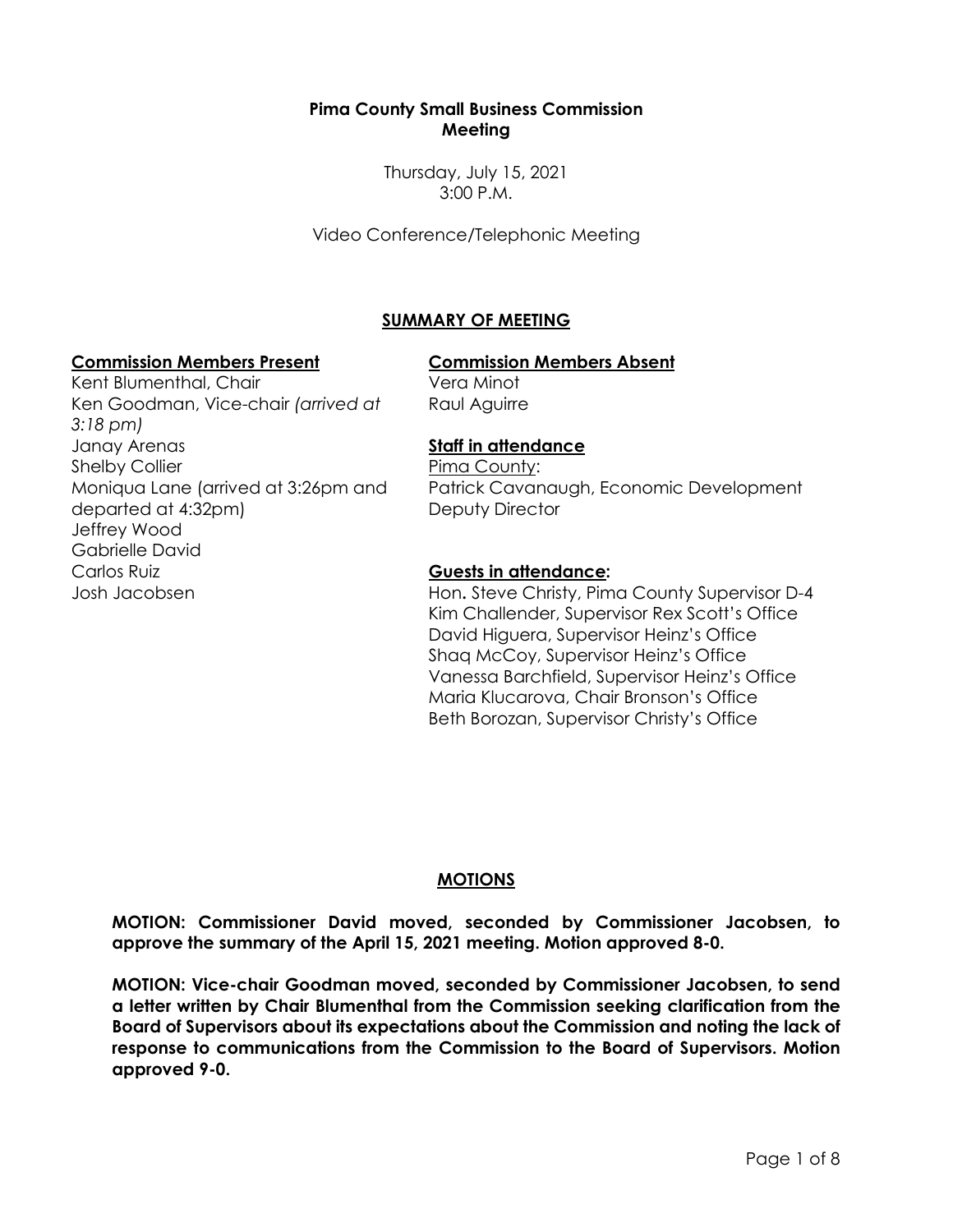**MOTION: Commissioner Jacobsen moved, seconded by Commissioner Ruiz, to advise the Board of Supervisors not to enact a minimum wage ordinance that is a higher wage than the State of Arizona's minimum wage. Motion approved 7-1.**

**MOTION: Commissioner Ruiz moved, seconded by Commissioner David, to approve amending the draft Commission bylaws and to also include language similar to the conflict of interest provision contained in the bylaws of the Pima County Board of Health, as suggested by the Pima County Attorney's Office. Motion approved 8-0.**

**MOTION: Commissioner Ruiz moved, seconded by Commissioner David, to forward the Commission approved amendments approved by the Small Business Commission to the Board of Supervisors for consideration on a future Board agenda. Motion approved 7-0 with one abstention.**

**MOTION: Commissioner Jacobsen moved, seconded by Vice-chair Goodman, to adjourn the meeting. Motion approved 8-0.** 

# **MEETING SUMMARY**

1. Call to Order

The meeting began at 3:05 p.m.

2. Roll Call

Roll call was conducted by Deputy Director Patrick Cavanaugh. Commission quorum was confirmed.

3. Chair's Report: Review of the agenda and virtual meeting protocols

Chair Blumenthal welcomed newly appointed Commissioner Jeffrey Wood and provided an overview of the meeting protocols and a review of the meeting agenda. Commissioner Wood introduced himself to the Commission.

4. Call to the Public

All of the guests in attendance introduced themselves and greeted the Commission.

## 5. Approval of meeting minutes

Commissioner David moved, seconded by Commissioner Jacobsen, to approve the April 15, 2021 meeting summary. The motion was approved 8-0.

- 6. Coordinator's report & Updates (Patrick Cavanaugh)
	- a. Pima County COVID-19 vaccinations progress and economic recovery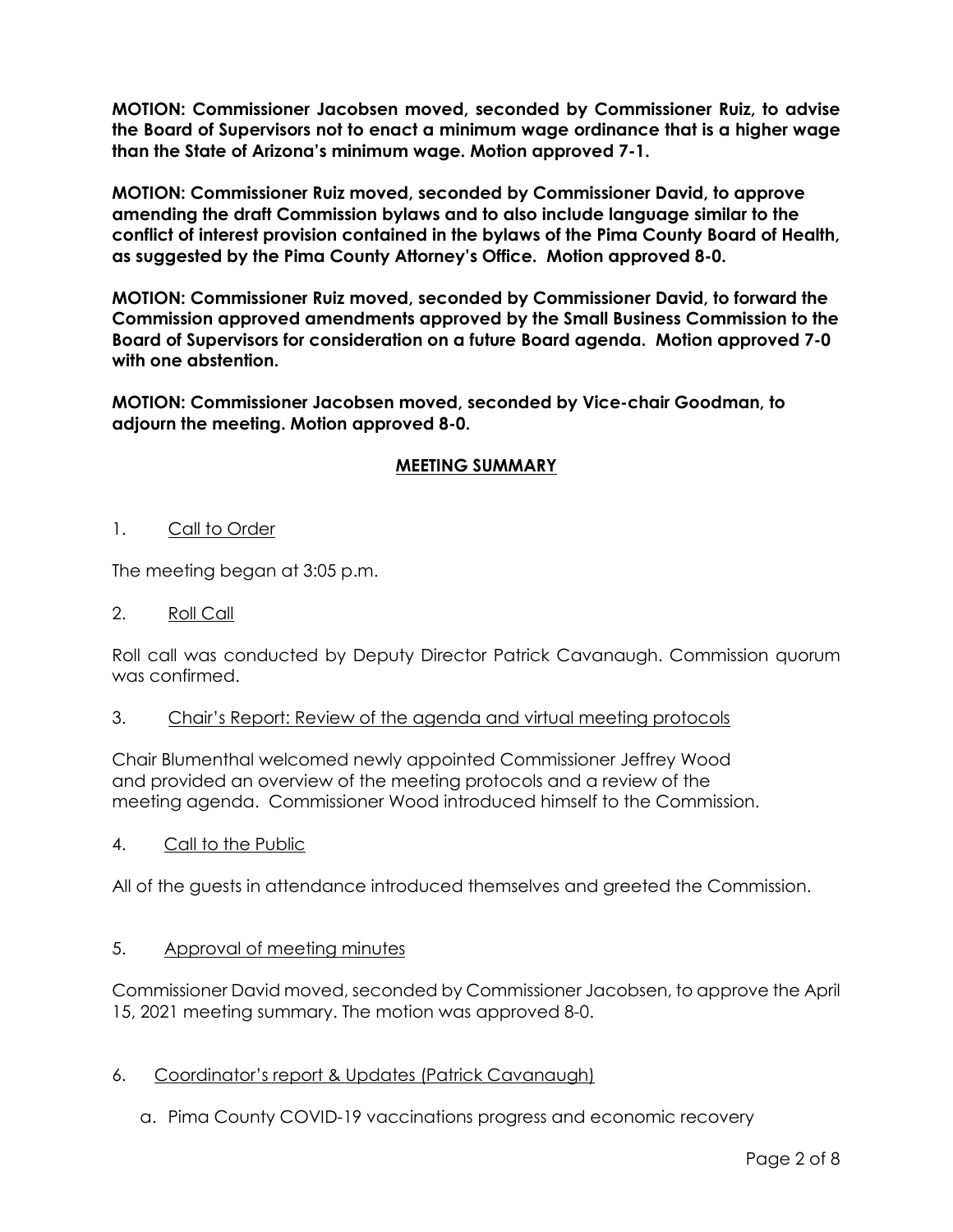Mr. Cavanaugh stated he had provided the Commission with the Pima County Administrator's July 6, 2021 COVID-19 Update report to the Board of Supervisors and he summarized the content. The Sun Corridor, Inc. Pivot Playbook economic recovery plan and Arizona Office of Economic Opportunity employment statistics for Pima County.

b. Pima County Taskforce: Strategic plan for digital access in Pima County

Mr. Cavanaugh stated he had been invited to participate in a Pima County Taskforce that will work toward developing recommendations regarding internet access. Due to the Commission's previous agenda items related to broadband internet in rural communities, Mr. Cavanaugh pledged to convey information between the Commission and the Taskforce.

c. Questions from the Commission

Vice-chair Goodman asked Mr. Cavanaugh about federal and county funding and authority for expanding broadband access. Mr. Cavanaugh referred to previous presentations to the Commission and restated the Taskforce's intention to explore these areas.

- 7. New Business
	- a. Presentation of 2020 Small Business Awards at BOS in-person meeting on Tuesday September 21, 2021(Blumenthal)

Chair Blumenthal explained that the presentation of the 2020 awards was postponed due to COVID 19 mitigation measures for public meetings and underscored the importance of the presentations to the Commission and the award winners. Chair Blumenthal identified the September 21, 2021 as the most likely date for in-person award presentation. Mr. Cavanaugh concurred. Chair Blumenthal encouraged all commissioners to attend and asked about Arizona Open Meeting Law requirements. Mr. Cavanaugh stated it was simply a public notification requirement that he would coordinate.

b. Change SBC September 2021 meeting to in-person SBC meeting on Thursday September 23, 2021 (Blumenthal)

Mr. Cavanaugh stated the Board of Supervisors at its July 6, 2021 meeting had tentatively set September 2021 for its return to in-person meetings and the Pima County Clerk of the Board subsequently provided guidance for Pima County Boards, Committees and Commissions to also return to in-person meetings. Mr. Cavanaugh stated he had taken the liberty of reserving the Board of Supervisors' Conference Room at 130 W. Congress for the Commission's monthly meetings for 2021-2022 and parking and remote access will also be arranged.

Chair Blumenthal stated he also placed this item on the agenda to move the September Small Business Commission meeting from the third Thursday of the month (September 16, 2021) to the fourth Thursday of the month (September 23, 2021) due to September 16<sup>th</sup> falling on a religious holiday. There was no objection or comment from the Commission.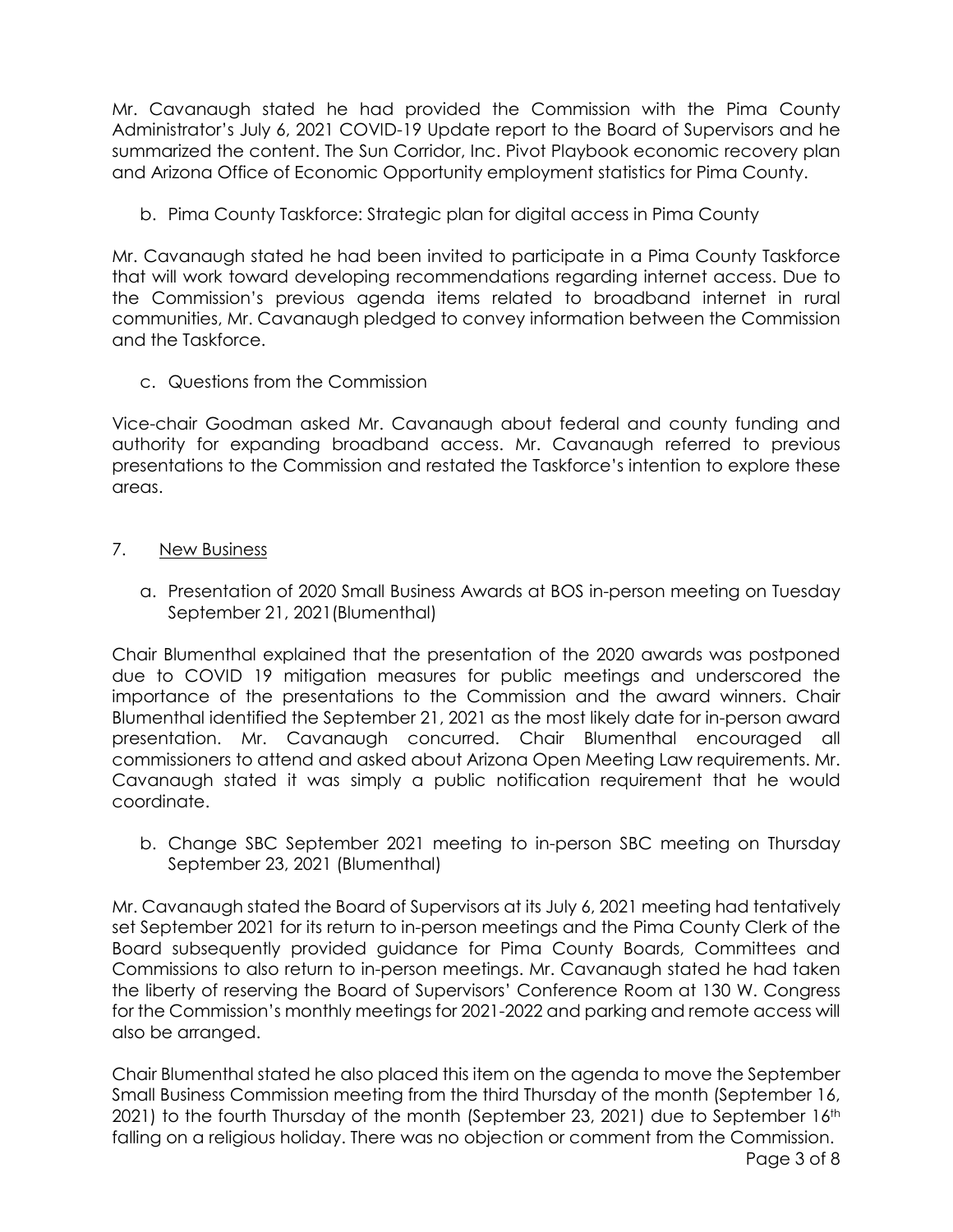c. Board of Supervisors responses to official Small Business Commission correspondence (Blumenthal)

Chair Blumenthal recounted previous correspondence sent by the Small Business Commission to the Board of Supervisors that had not received any response from the Board. He noted the Commission was an advisory body to the Board of Supervisors. Chair Blumenthal then proposed to the Commission that he write a letter to the Chair of the Board of Supervisors asking what the expectations should be for the Commission relative to bringing ideas and information to the Board. Chair Blumenthal then solicited comment from the Commission as to whether he should write a letter to the Board on the Commission's behalf.

Vice-chair Goodman cited his previous terms as Chair of the Commission and noted his letters had not received a response and agreed a letter should be sent and questioned why the Board never responds.

Mr. Cavanaugh emphasized that the Board is receiving the information from the Commission but explained that the Commission is an advisory body sending information to the Board of Supervisors, which is also a governmental body, and noted this is a cumbersome and regulated process. He also noted that the most recent letters to the board have not been very specific in asking for action. He noted the Commission's very specific letters to the County Administrator did receive detailed responses. He noted 10 of the 11 members of the Commission are appointed by district by the individual Supervisors. Mr. Cavanaugh said historically, the best information flow has occurred by appointed Commissioners communicating directly with their appointing Supervisors and Supervisors' staff – in addition to, or instead of, sending letters to the Board of Supervisors.

Commissioner Arenas asked if the Commission needed to repeatedly present communications to the Board until it responds.

Commissioner Jacobsen said he agreed with Mr. Cavanaugh and encouraged Commission appointees to communicate with their appointing Supervisors but expressed frustration with Board's lack of acknowledgement of the Commission's communications. He stated the letter to the Board under consideration should not seek what the Board's expectations are, but rather to respectfully communicate what the Commission expects, such as some acknowledgement of the communications that are sent to the Board of Supervisors.

Mr. Cavanaugh reiterated that the Board of Supervisors was receiving the communications from the Commission and noted that a Supervisor and a number of staff members from the Board of Supervisors' offices were in attendance in the current Commission meeting.

Vice-chair Goodman moved to send a letter written by Chair Blumenthal from the Commission seeking clarification from the Board of Supervisors about its expectations from the Commission and noting the lack of response to previous communications from the Commission to the Board of Supervisors. The motion was seconded by Commissioner Jacobsen. Motion passed 9-0.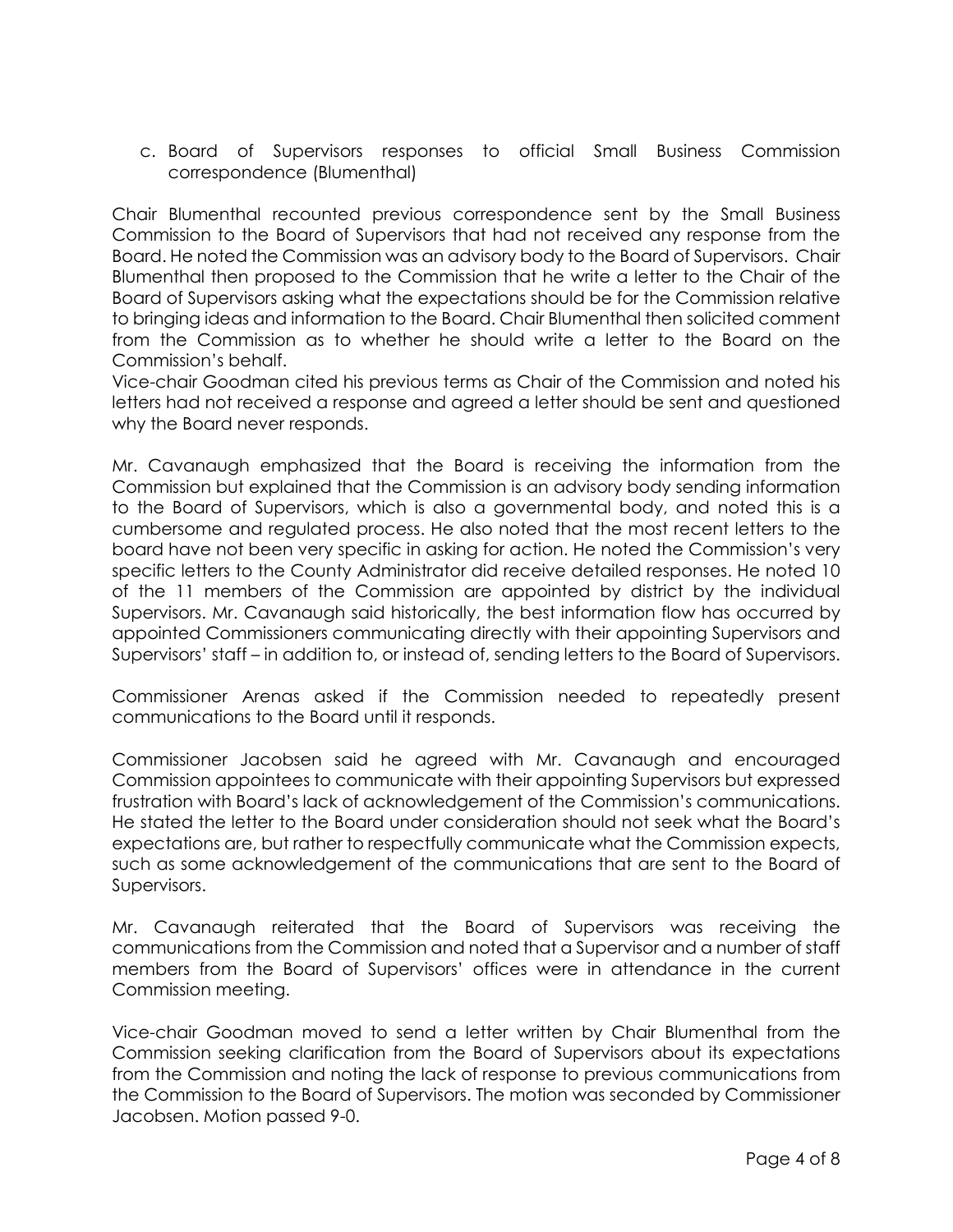d. Pima County minimum wage (Jacobsen)

Commissioner Jacobsen discussed the proposed voter initiative in the City of Tucson known as "Fight for \$15" and stated he felt it was important for the Commission to go on record as opposed to a mandatory minimum wage increase, specifically in Pima County. He cited his own company's experience competing for workers with other states and how much more difficult it will be to compete if the City of Tucson raises its minimum wage higher than the State of Arizona's minimum wage. He noted the City of Flagstaff imposed a \$15 minimum wage and businesses there are experiencing problems. He stated a \$15 minimum wage in Tucson and Pima County will also affect the attraction of new business.

Commissioner Jacobsen moved that the Commission advise the Board of Supervisors that the Commission opposes a minimum wage increase in Pima County. The Motion was seconded by Commissioner Ruiz.

Chair Blumenthal asked if the motion was intended to encourage the Board of Supervisors not to pass an ordinance setting a minimum wage in Pima County. Commissioner Jacobsen stated he was concerned that a recent legal opinion clarified that Pima County could impose a minimum wage ordinance, the City of Tucson was considering the "Fight for \$15" voter initiative and that three Pima County Supervisors had gone on record in support of the City's voter initiative.

Chair Blumenthal clarified that Commissioner Jacobsen's motion would be that the Board take no action that increased the minimum wage in Pima County.

Commissioner Ruiz offered a friendly amendment that the Board of Supervisors not pass an ordinance that provides a minimum wage higher than the State of Arizona's minimum wage. Commissioner Jacobsen accepted the amendment. Chair Blumenthal opened discussion of the motion on the floor by calling on each Commissioner individually. Vicechair Goodman asked for open discussion. Chair Blumenthal stated he would call on Commissioners individually with discussion at the end.

Vice-chair Goodman stated he believed employees should receive a wage that provides a decent standard of living.

Commissioner Arenas stated Small Businesses are hit the hardest by higher costs and she does not believe the County economy can support a \$15 minimum wage, particularly just coming out of the pandemic; and that she agreed with Commissioners Jacobsen and Ruiz.

Commissioner Collier stated that minimum wage is not a living wage but rather a starting point for entry-level employees. He expressed concern about wage compression and the inflationary effect of minimum wage on prices. He believes the County should retain the State's minimum wage.

Commissioner Lane advised she may have to leave the meeting shortly for a business issue. She stated that she agrees with the Commissioner Collier about wage compression and inflation. She is also sensitive to the need for a living wage, particularly in the hospitality industry, but she opposes raising a Pima County minimum wage higher than the State's.

Commissioner David related her experience hiring employees in an isolated rural community where employees are friends and neighbors. She wants very much for them to make a living wage but a mandated \$15 minimum would lead her to reduce her staff and operating capital. Her business cannot afford a \$15 minimum wage.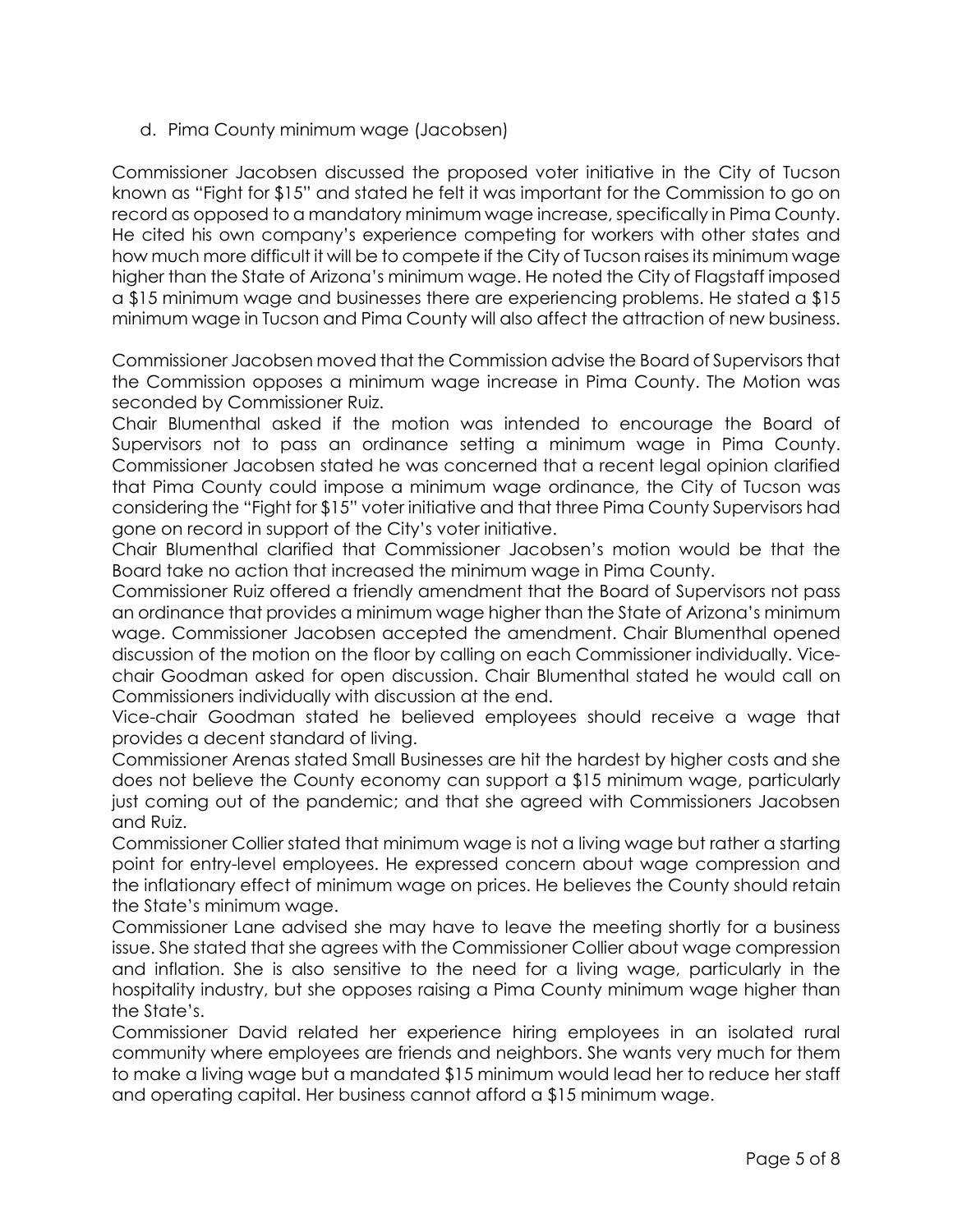Commissioner Wood stated wages are a business's largest expense and to have them jump dramatically in a short period of time would not allow business to adjust. He supports the motion.

*(Commissioner Lane left the meeting at 4:32pm)*

Commissioner Ruiz said minimum wage is an entry level training wage not intended to be a livable wage. The current State of Arizona minimum wage is already rising and compounding costs. He stated as a minority business owner he has attended classes that showed a gap between Latino business owners and Anglo business owners that creates a wealth gap. Minority owned business start small and then stay small. When you place higher wage requirements on these small businesses it places an additional burden on minority-owned businesses. He also doesn't want a differential wage impact between small communities like Ajo, Tubac and Green Valley and a large city like Tucson.

Commissioner Jacobsen noted all of the Commissioner's stated concerns are backed by research. He cited research that indicated when higher wages are mandated there is a corresponding drop in employee hours, net income and benefits are reduced. What Pima County needs to be doing is bringing in new business to provide a wage differential. The market needs to determine wages through greater opportunities rather than through legislation.

Chair Blumenthal asked if Mr. Cavanaugh had any thoughts on the topic of the motion. Mr. Cavanaugh stated he did not.

Chair Blumenthal related his experience with minimum wage in which he used to be director of a non-profit and opened the floor for further discussion.

Vice-chair Goodman cited his positive experience starting in the construction trades as an apprentice but said the problem is that there are abuses in the larger employment market. He stated he understands the arguments made in opposition to a mandated minimum wage but a lot of people in our society are not making the wages that they should be.

Commissioner Ruiz stated as a society we need to get young people on a track for training for higher wages and that's where public policy should be focused.

Chairman Blumenthal restated the motion and called the question.

The motion to advise the Board of Supervisors not to enact a minimum wage that is higher than the State of Arizona's minimum wage passed 7-1, with Vice Chair Goodman voting nay.

# e. City of Tucson pandemic recovery initiative for small businesses (Goodman)

Vice-chair Goodman stated he had read about a possible small business initiative in the City of Tucson and wanted to have more information. Chair Blumenthal stated he contacted Kevin Burke, the City of Tucson's Economic Initiatives Deputy Director, and was told nothing firm had been determined beyond the original federal CARES Act funding. Mr. Cavanaugh stated Mr. Burke had called him after the Chair's questions and confirmed the City of Tucson Mayor and Council has not yet decided on specific small business programs funded under the federal American Rescue Plan Act. Mr. Cavanaugh stated he meets frequently with economic development staff at the City and he would keep the Commission apprised.

Vice-chair Goodman asked if Pima County had plans for its federal allocation.

Page 6 of 8 Mr. Cavanaugh said programming was still being developed at the County but if the Commission had particular small business projects it believed needed funding it should communicate that information to the Board of Supervisors. He cautioned that Pima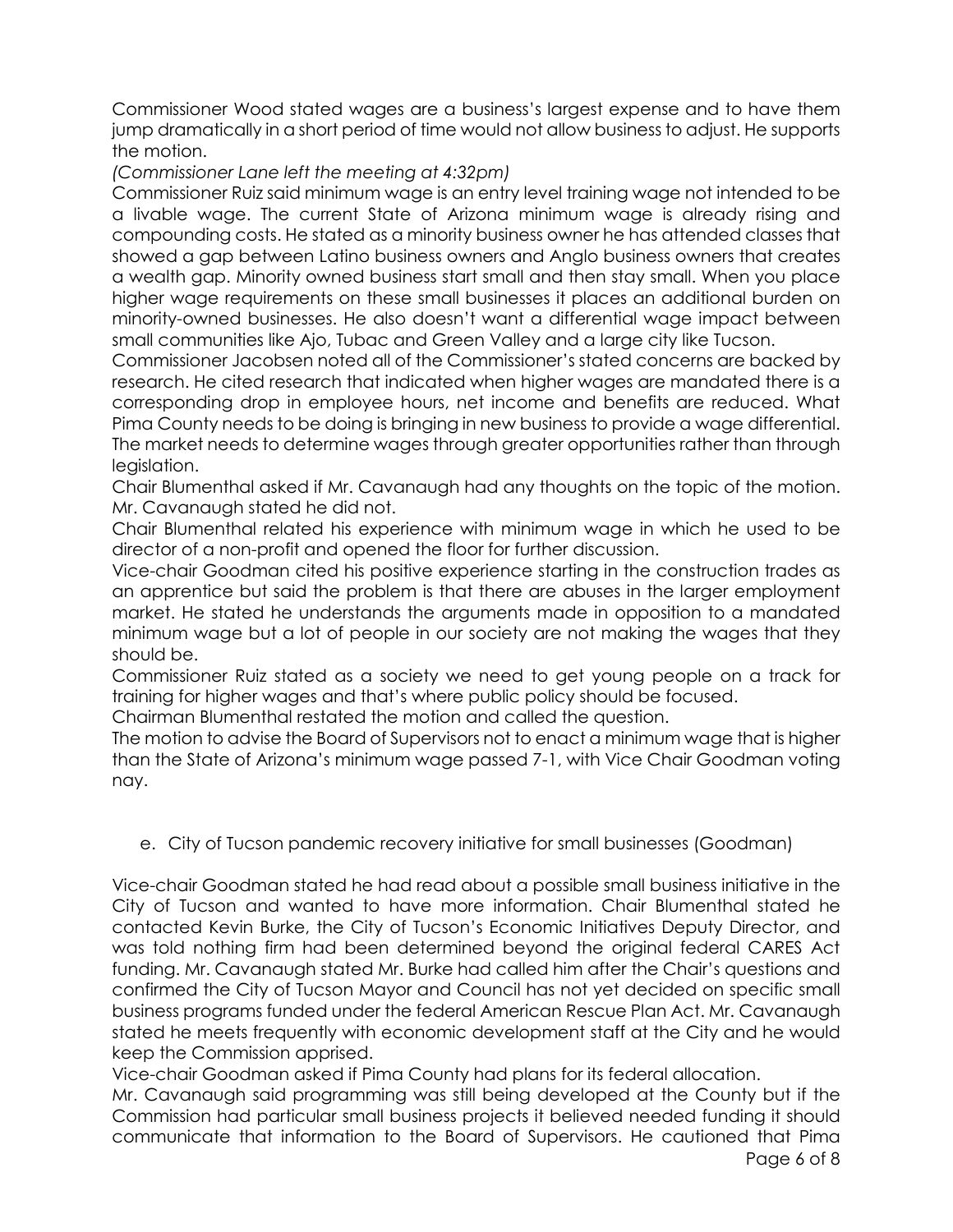County has carried the primary pandemic health response, and unlike the City, much of the County's federal funding will be directed to the public health costs of the pandemic.

## 8. Unfinished Business

a. Proposed schedule for 2021 Small Business Awards program (Blumenthal)

Chairman Blumenthal reviewed the schedule for the 2021 Small Business Commission awards and asked Mr. Cavanaugh if he believed Pima County staff could meet the schedule. Mr. Cavanaugh stated he believed it was achievable but noted support staff for the Economic Development Office would be required. He said the proposed schedule provides some flexibility.

b. County Attorney's review of SBC-approved bylaws amendment (Blumenthal)

Chair Blumenthal stated that he had been informed through Mr. Cavanaugh that the review by the Pima County Attorney's Office resulted in a recommendation that the Commission consider a conflict of interest provision similar to that contained in the bylaws of the Pima County Board of Health. Chair Blumenthal stated a copy of the Board of Health's bylaws had been previously sent to the Commission and he had incorporated a draft provision into the draft Commission bylaws that were also provided in advance to the Commission. Commissioner Ruiz read the proposed amendments to the bylaws aloud.

Commissioner Ruiz moved, seconded by Commissioner David to approve the amendments to the Commission by laws. The motion was approved 8-0.

Commissioner Ruiz move, seconded by Commissioner David to approve the draft bylaws and submit them to the Board of Supervisors for Board agenda consideration. The motion was approved 7-0 with one abstention. (Commissioner Collier abstained.)

c. Small business component within Sun Corridor, Inc. activities (Goodman)

Chair Blumenthal noted the Sun Corridor Pivot Playbook economic recovery strategy had previously been distributed to the Commission by Mr. Cavanaugh and asked Vicechair Goodman if he had additional comment. Vice-chair Goodman said that in the interest of time he would defer comments to the next meeting.

d. Availability of mailing lists for businesses within Pima County (Blumenthal)

Chair Blumenthal stated in the interest of time he would carry the item over to next month's agenda.

9. JTED Update (Goodman)

Chair Blumenthal asked Vice Chair Goodman if he had an update this month and Vice-chair Goodman stated he did not.